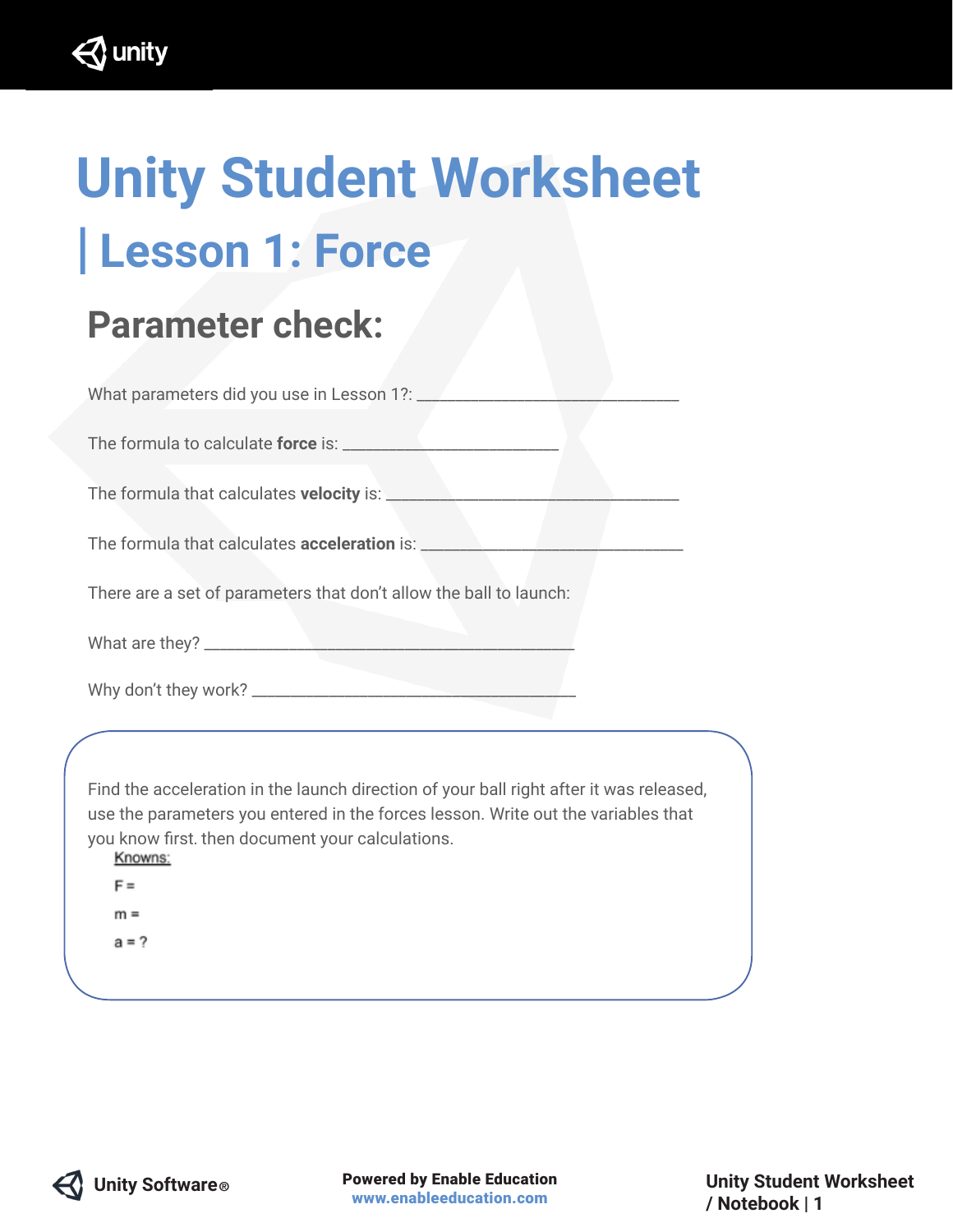

| Calculate the average velocity of the ball in the horizontal axis using the distance<br>and time displayed in the unity editor.<br>Knowns: |  |
|--------------------------------------------------------------------------------------------------------------------------------------------|--|
| $d =$                                                                                                                                      |  |
| t =                                                                                                                                        |  |
| $v_x = ?$                                                                                                                                  |  |
|                                                                                                                                            |  |
|                                                                                                                                            |  |
|                                                                                                                                            |  |

Will the velocity profile in the x-axis change at different points along the trajectory of the projectile? Why or why not? \_\_\_\_\_\_\_\_\_\_\_\_\_\_\_\_\_\_\_\_\_\_\_\_\_\_\_\_\_\_\_\_\_\_\_\_\_\_\_\_\_\_\_\_\_\_\_\_\_\_\_\_\_\_\_\_\_\_\_\_\_\_\_\_\_\_\_\_\_\_

## **Lesson 2: Energy Parameter check:**

What parameters did you use in Lesson 2? \_\_\_\_\_\_\_\_\_\_\_\_\_\_\_\_\_\_\_\_\_\_\_\_\_\_\_\_\_\_\_\_\_\_\_

\_\_\_\_\_\_\_\_\_\_\_\_\_\_\_\_\_\_\_\_\_\_\_\_\_\_\_\_\_\_\_\_ \_\_\_\_\_\_\_\_\_\_\_\_\_\_\_\_\_\_\_\_\_\_\_\_\_\_\_\_\_\_\_\_\_\_\_\_

\_\_\_\_\_\_\_\_\_\_\_\_\_\_\_\_\_\_\_\_\_\_\_\_\_\_\_\_\_\_\_\_ \_\_\_\_\_\_\_\_\_\_\_\_\_\_\_\_\_\_\_\_\_\_\_\_\_\_\_\_\_\_\_\_\_\_\_\_

\_\_\_\_\_\_\_\_\_\_\_\_\_\_\_\_\_\_\_\_\_\_\_\_\_\_\_\_\_\_\_\_\_\_\_\_\_\_\_\_\_\_\_\_\_\_\_\_\_\_\_\_\_\_\_\_\_\_\_\_\_\_\_\_\_\_\_\_\_\_

\_\_\_\_\_\_\_\_\_\_\_\_\_\_\_\_\_\_\_\_\_\_\_\_\_\_\_\_\_\_\_\_\_\_\_\_\_\_\_\_\_\_\_\_\_\_\_\_\_\_\_\_\_\_\_\_\_\_\_\_\_\_\_\_\_\_\_\_\_\_

 $\Box$  , and the contribution of the contribution of the contribution of the contribution of the contribution of the contribution of the contribution of the contribution of the contribution of the contribution of the contri

What are the four kinematic equations?

Explain how the law of conservation of energy applies to the catapult and cannonball:



**Unity Software <br><b>B** Powered by Enable Education www.enableeducation.com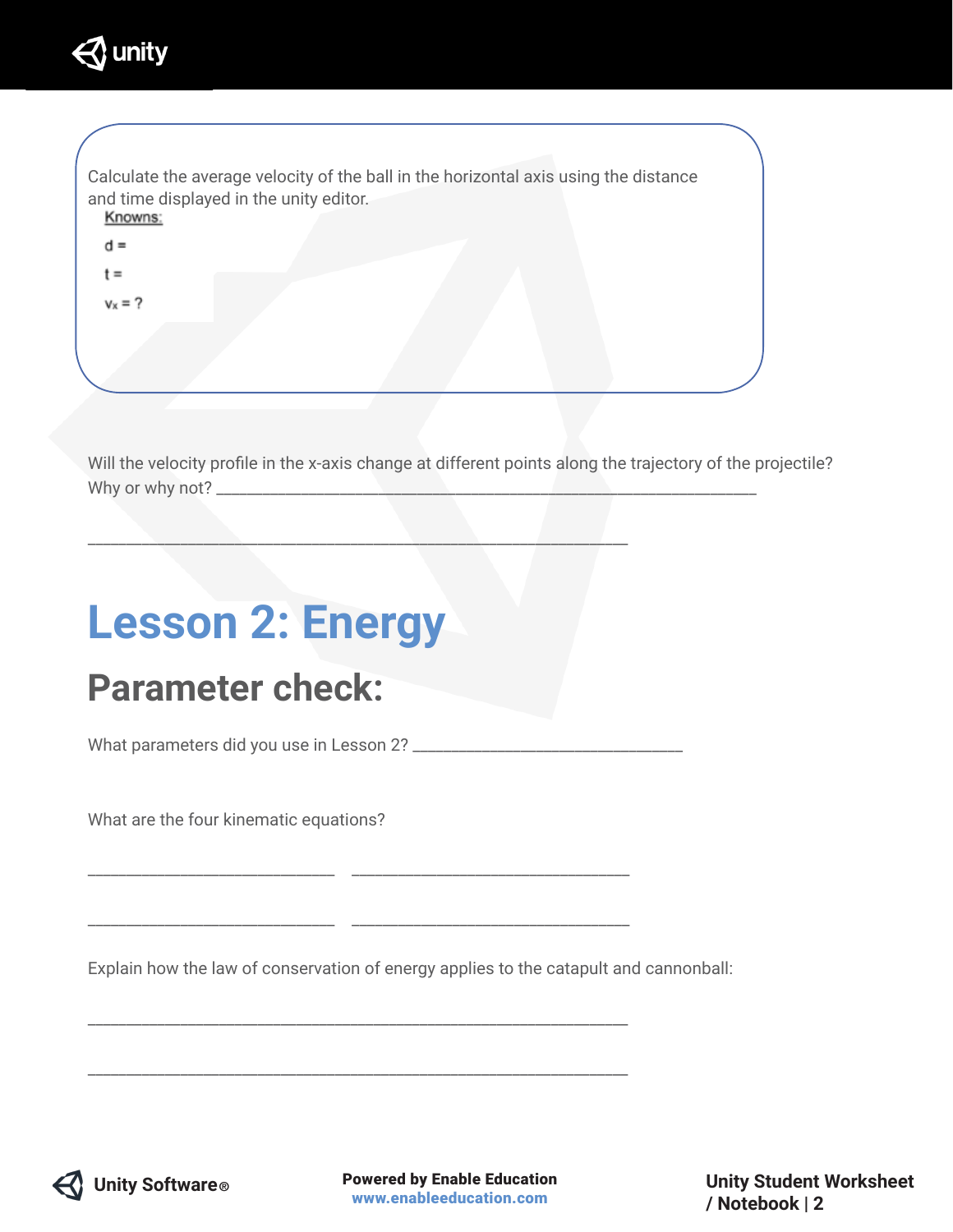

Use the kinematic equation to calculate the vertical velocity of the cannonball at the top of it's arc; use the parameters from lesson 2. The calculation for the initial vertical velocity components has already been started for you. Round the velocities to a whole number in your calculations.

| Knowns:                     | $V_{iv} = V_i \sin(45)$     |
|-----------------------------|-----------------------------|
| $V_i =$                     |                             |
| t =                         | $V_{iv} = V_i \times 0.707$ |
| $a = 9.81$ m/s <sup>2</sup> | $V_{iv} =$                  |
| $V_{\text{fv}} = ?$         |                             |

Use the same formula to find thevertical acceleration of your cannonball from the top of its arc to the bottom of the parabola. The final velocity you calculated above is now your initial velocity. Round your final answer to the nearest tenth.

\_\_\_\_\_\_\_\_\_\_\_\_\_\_\_\_\_\_\_\_\_\_\_\_\_\_\_\_\_\_\_\_\_\_\_\_\_\_\_\_\_\_\_\_\_\_\_\_\_\_\_\_\_\_\_\_\_\_\_\_\_\_\_\_\_\_\_\_\_\_

\_\_\_\_\_\_\_\_\_\_\_\_\_\_\_\_\_\_\_\_\_\_\_\_\_\_\_\_\_\_\_\_\_\_\_\_\_\_\_\_\_\_\_\_\_\_\_\_\_\_\_\_\_\_\_\_\_\_\_\_\_\_\_\_\_\_\_\_\_\_

\_\_\_\_\_\_\_\_\_\_\_\_\_\_\_\_\_\_\_\_\_\_\_\_\_\_\_\_\_\_\_\_\_\_\_\_\_\_\_\_\_\_\_\_\_\_\_\_\_\_\_\_\_\_\_\_\_\_\_\_\_\_\_\_\_\_\_\_\_\_

\_\_\_\_\_\_\_\_\_\_\_\_\_\_\_\_\_\_\_\_\_\_\_\_\_\_\_\_\_\_\_\_\_\_\_\_\_\_\_\_\_\_\_\_\_\_\_\_\_\_\_\_\_\_\_\_\_\_\_\_\_\_\_\_\_\_\_\_\_\_

\_\_\_\_\_\_\_\_\_\_\_\_\_\_\_\_\_\_\_\_\_\_\_\_\_\_\_\_\_\_\_\_\_\_\_\_\_\_\_\_\_\_\_\_\_\_\_\_\_\_\_\_\_\_\_\_\_\_\_\_\_\_\_\_\_\_\_\_\_\_

\_\_\_\_\_\_\_\_\_\_\_\_\_\_\_\_\_\_\_\_\_\_\_\_\_\_\_\_\_\_\_\_\_\_\_\_\_\_\_\_\_\_\_\_\_\_\_\_\_\_\_\_\_\_\_\_\_\_\_\_\_\_\_\_\_\_\_\_\_\_

Knowns:  $V_{iv} =$  $V_{6}$  –

| $V = V -$ | $V_{fy} = V_f \sin(45)$     |
|-----------|-----------------------------|
| $t_i =$   | $V_{fy} = V_f \times 0.707$ |
| $t_f =$   | $V_{f_v} =$                 |
| $a = ?$   |                             |

Was the vertical velocity at the midpoint you calculated close to zero m/s? What does your answer for the velocity reveal about the energy state of the ball? Will this always be the case?

Is your answer for the vertical acceleration close to any significant value? What does your answer reveal about the movement of the ball in the vertical plane?



 **Unity Software ®** Powered by Enable Education www.enableeducation.com